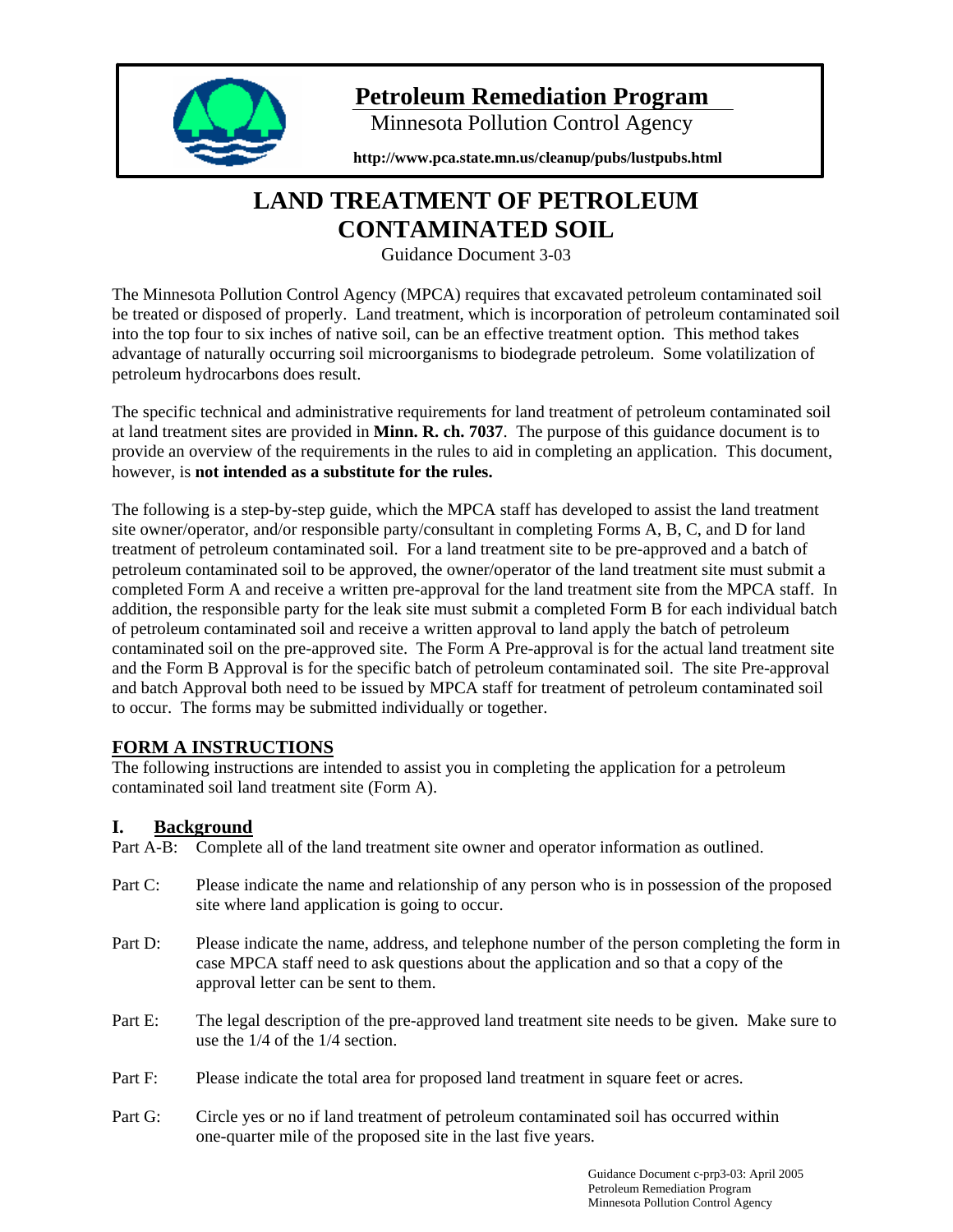## **II. Site and Native Soil Characteristics**

The information below is intended to provide you with a general checklist of site and soil characteristics that will help determine the suitability of the proposed land treatment plot. **Please refer to Minn. R. ch. 7037** and consult with your local Soil Conservation Service (SCS), environmental consulting firm, or a professional soil scientist in order to determine the suitability of the proposed land treatment plot for the treatment of petroleum contaminated soil. Please note that your signature at the end of the application indicates that you are taking responsibility for the contents of Minn. R. ch. 7037.

Is the proposed land treatment plot greater than the following:

|    | A. 200 feet of an intermittent stream, drainage ditch, tile drain inlet, and the<br>ordinary high water level of a stream, river, lake, pond, wetland, or flowage;                                                                                                                                                         |                    |                    | $ Yes $ No                                       |  |
|----|----------------------------------------------------------------------------------------------------------------------------------------------------------------------------------------------------------------------------------------------------------------------------------------------------------------------------|--------------------|--------------------|--------------------------------------------------|--|
|    | B. 200 feet from a sinkhole, exposed bedrock, and known underground cave;                                                                                                                                                                                                                                                  |                    |                    | $ Yes $ No                                       |  |
|    | C. 200 feet from any private water supply well;                                                                                                                                                                                                                                                                            |                    |                    | $ Yes $ No                                       |  |
|    | D. 1,000 feet from any public water supply well;                                                                                                                                                                                                                                                                           |                    |                    | $ Yes $ No                                       |  |
|    | E. 200 feet from the nearest place of habitation;<br>(unless you have written permission to be within 200 feet)                                                                                                                                                                                                            |                    |                    | $\sqrt{\frac{1}{1}}$ Yes $\sqrt{\frac{1}{1}}$ No |  |
|    | F. 200 feet from the nearest property line.<br>(unless you have written permission to be within 200 feet)                                                                                                                                                                                                                  |                    |                    | $\Box$ Yes $\Box$ No                             |  |
|    | G. 500 feet from a residential development or recreational area;                                                                                                                                                                                                                                                           |                    |                    | $ Yes $ No                                       |  |
|    | $ Yes $ No<br>H. Is this site located within 500 feet of the ordinary high water levels of a trout<br>stream, trout lake, or outstanding resource value water (or an intermittent stream,<br>drainage ditch, or tile drainage inlet that directly outlets to these features),<br>as indicated in pt. 7037.1000, subpart 2? |                    |                    |                                                  |  |
|    | If YES, is a filter strip with a minimum width of 50 feet located between<br>the site and the above features?                                                                                                                                                                                                              |                    |                    | $ Yes $ No                                       |  |
| Ι. | If the potential for run-on exists, describe the run-on control measures to be used<br>at the site (pt. 7037.1000, subpart 3)?                                                                                                                                                                                             |                    |                    |                                                  |  |
| J. | Has the site been used for treatment or disposal of wastes<br>(not including petroleum contaminated soil)?                                                                                                                                                                                                                 |                    |                    | $ Yes $ No                                       |  |
|    | K. Site slope: ___________ percent                                                                                                                                                                                                                                                                                         |                    |                    |                                                  |  |
|    | L. SCS soil series name(s) at site:                                                                                                                                                                                                                                                                                        | Soil 1:<br>Soil 2: |                    |                                                  |  |
|    | M. Depth to seasonal high water table:                                                                                                                                                                                                                                                                                     | Soil 1:<br>Soil 2: | feet<br>feet       |                                                  |  |
|    | N. Organic matter in upper 8 in. of soil:                                                                                                                                                                                                                                                                                  | Soil 1:<br>Soil 2: | percent<br>percent |                                                  |  |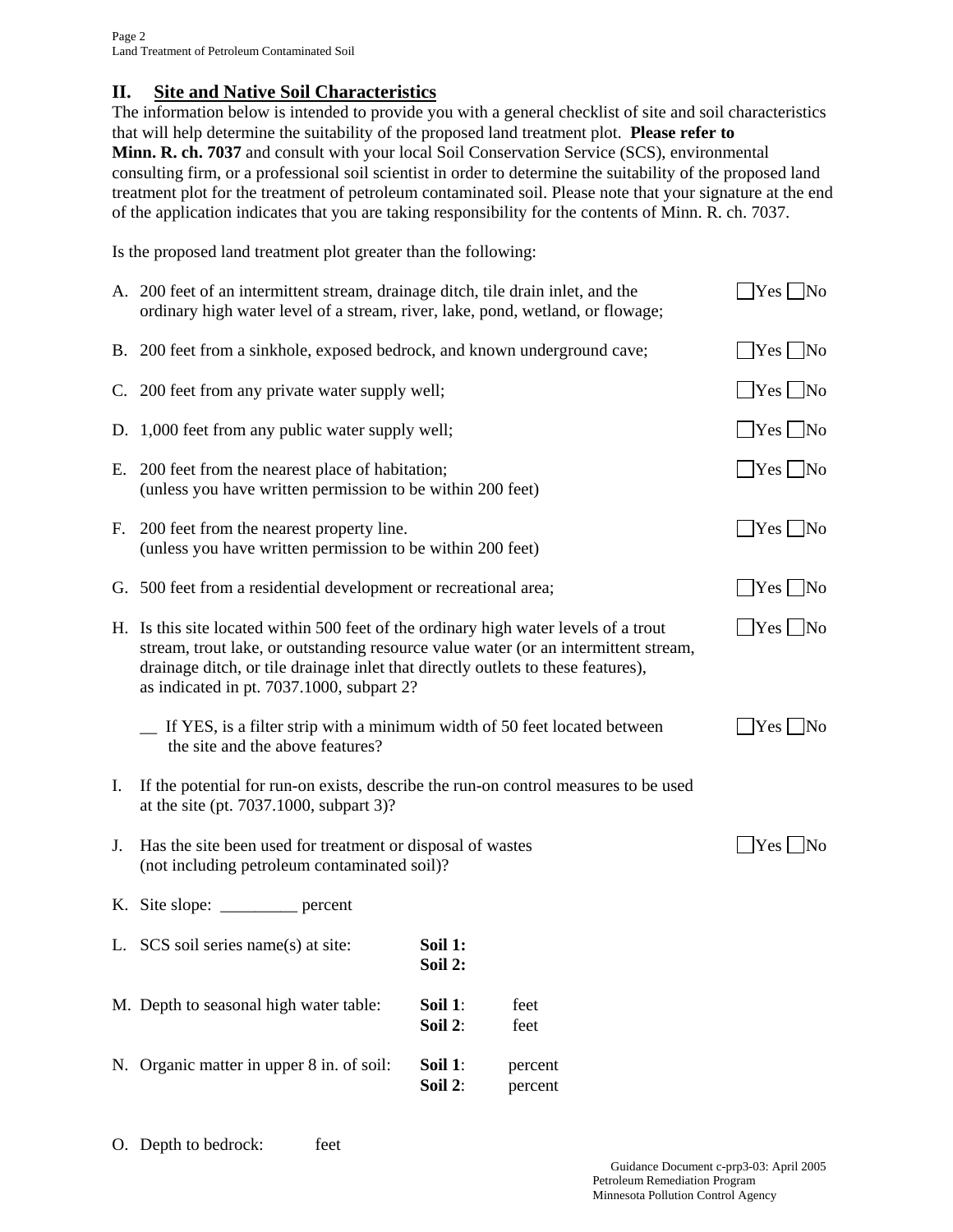- P. Depth to drainage lines: feet
- Q. Please use the chart below which indicates the minimum organic matter concentration in the upper 8 inches of native soil and minimum total thickness of soil with a permeability either less than 6 inches per hour or less than 0.6 inches per hour.

## **Required treatment zone characteristics**

| Minimum organic matter<br>(percentage) | Minimum total thickness of<br>soil with a permeability less<br>than 6 inches per hour | Minimum total thickness of<br>soil with a permeability less<br>than 0.6 inches per hour |
|----------------------------------------|---------------------------------------------------------------------------------------|-----------------------------------------------------------------------------------------|
|                                        |                                                                                       |                                                                                         |
| 2 % to 4 %                             | 4 feet                                                                                | 3 feet                                                                                  |
| 4 % or greater                         | 3 feet                                                                                | 2 feet                                                                                  |

## **III. Local Government Notification Information**

Please carefully read the section pertaining to proper local notification in the application. Form A and B applications that do not have proper notifications and approvals will be returned to the applicant.

## **IV. Maps and Supporting Information**

Attach the information that is outlined in the Form A application. **CLEARLY MARK** the exact location of the proposed land treatment site and stockpile storage area on each applicable map. Please be aware that applications that do not have all of the supporting documentation will be returned to the applicant. Consult with your local SCS, environmental consulting firms, or a professional soil scientist for assistance with the types of reports and maps.

## **V. Applicant Signature**

 $-$ 

The signatures of the land owner and site operator must be on the Form A. The MPCA will not process the form unless both of these signatures are given.

## **VI. Local Officials Mailing Addresses**

Local officials mailing addresses must be given so that copies of the approval letters can be mailed to them.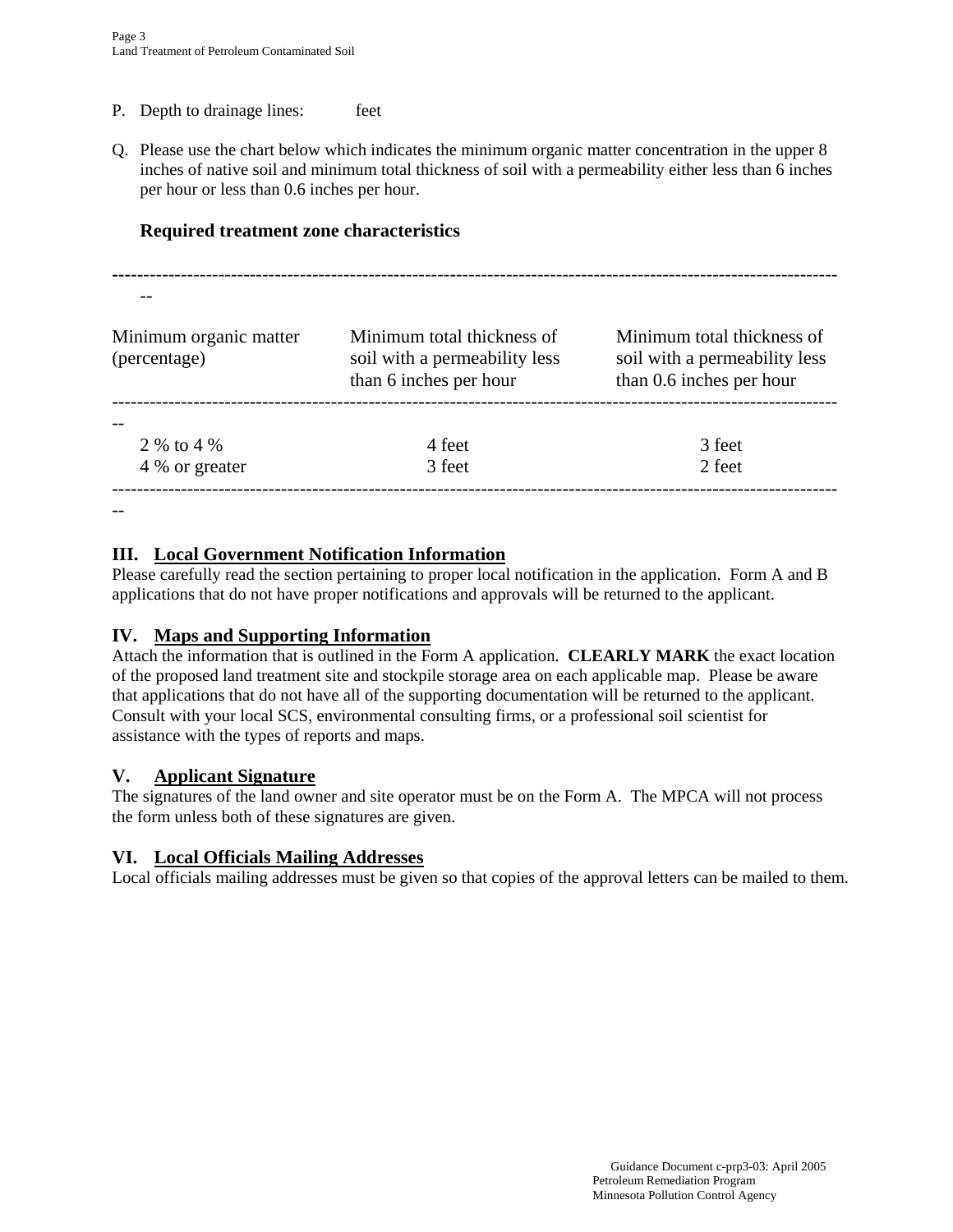## **FORM B INSTRUCTIONS**

Following are the necessary steps to complete the Application to Land Treat Petroleum Contaminated Soil at a Pre-approved Site (Form B):

## **I. Background**

Part A-D: Complete the responsible party, land treatment site owner/operator, consultant and leak site information. The pre-approval number is listed on the Form A approval letter.

Part E: Provide the legal description of the pre-approved land treatment site (1/4-1/4 section).

Part F: List the previous soil batches that have been spread and/or approved for the pre-approved land treatment site. Provide leak site name, leak site number, soil volume and date spread.

Part G: List the soil volume to be approved. Procedures for soil excavation are given in Guidance Document 3-01 *Excavation of Petroleum Contaminated Soil*. If a soil volume greater than indicated on the Form B is generated, notify the MPCA project manager prior to spreading.

Part H: List the tentative soil spreading date. Spreading must occur between April 1 and November 1.

## **II. Soil Storage Information**

Petroleum contaminated soil may be stored at land treatment sites provided certain conditions are met. Storage at a pre-approved land treatment site or on an approved storage area at the land treatment site may be done prior to batch approval provided that run-off control is properly provided and a Form B application is submitted within 30 days of initial soil storage. If approval of the batch of soil is denied, the stockpiled soil must be removed within 30 days.

If the Form B application is approved, you may store the soil stockpile on the land treatment plot for up to 10 days without run-off controls. After 10 days the stockpiled soil must either be spread (if dates and climatic conditions allow) or run-off must be controlled either by properly covering the soil or placing geotextile silt dams or straw bales around the stockpile. **Soil which does not have Form B application approval and is stored at an approved soil storage area or pre-approved land treatment site must be immediately covered.** 

In addition to the storage information found in Minn. R. ch. 7037.1600 which outlines proper storage on a plot and at a storage area, there is stockpiling guidance available for storage at leak sites and interim locations. If petroleum contaminated soil is stockpiled on the leak site property where the soil is originally generated (or at an interim location), adequate run-off control must be provided and the soil must be stockpiled on an impermeable surface (OR establish an impervious surface like concrete and asphalt without cracks OR synthetic liner of 40 mil thickness or greater). Also note that if petroleum contaminated soil is stockpiled at an interim location MPCA staff approval is needed and applicable requirements of the county and township/city need to be followed.

Part A: Circle or list the location where the soil is stored.

Part B: List the date the soil was excavated.

Part C: List the type of run-off controls provided, i.e. tarp, reinforced plastic (6 mil), Non-reinforced plastic (10 mil), straw bales or silt dams.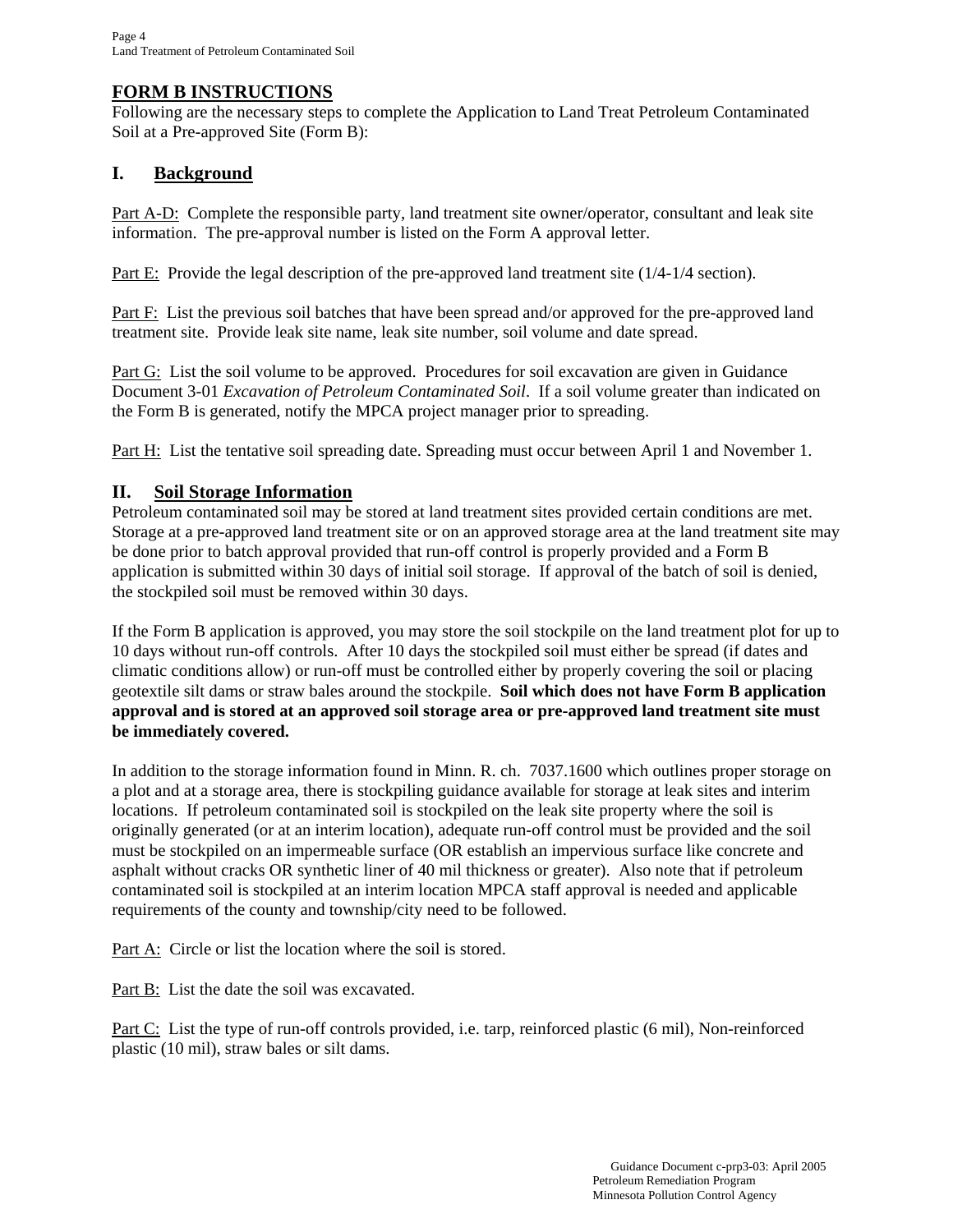## **III. Petroleum Contaminated Soil Sampling Results**

First, circle all types of contaminants found in the batch of petroleum contaminated soil. If the type(s) is not listed, you should specify.

Second, list the organic matter result from the native topsoil of the proposed or pre-approved land treatment site. You will have this information from your Form A application.

Third, determine how many soil samples need to be taken according to the amount of soil which will be land treated by using the table on page 21 of Minn. R. ch. 7037.2900 subp. 1. In addition, determine the type(s) of laboratory analysis which need to be run according to Minn. R. ch. 7037.0500 Subp. 2. After receiving the analytical reports from the stockpile soil sampling, determine the **average** Gasoline Range Organics (GRO) and/or Diesel Range Organics (DRO) levels in mg/kg for all required parameters, then attach the lab reports and chain of custody to the Form B.

## **IV. Soil Spreading Information and Soil Nutrient Information**

Soil Spreading Information

The formula for determining the **acceptable spreading thickness** is:

| $4x$ [allowable TPH, mg/kg]           |  | <b>Acceptable spreading</b> |  |
|---------------------------------------|--|-----------------------------|--|
| [average TPH in batch of soil, mg/kg] |  | thickness, inches           |  |

Tables 8.1 and 8.2 below indicate the maximum allowable levels of gasoline or petroleum characterized as fuel oil in contaminated soil that may be spread at a thickness of four inches: (use the correct table since the tables differ for gasoline and fuel oil/diesel.)

#### **Table 8.1. Gasoline contaminated soil**

|                           |                   | Average GRO $(mg/kg)$                                              |           |       |
|---------------------------|-------------------|--------------------------------------------------------------------|-----------|-------|
| Minimum<br>organic matter | Permeability      | Minimum thickness of suitable<br>soil within treatment zone (feet) |           |       |
| (percentage)              | (inches per hour) | 2                                                                  |           |       |
| 2 % to 3.9%               | less than 6       | <b>NA</b>                                                          | <b>NA</b> | 1,000 |
|                           | less than $0.6$   | <b>NA</b>                                                          | 1,000     | 2,500 |
| 4 % or greater            | less than 6       | <b>NA</b>                                                          | 1,000     | 2,500 |
|                           | less than $0.6$   | 1,000                                                              | 2,500     | 5,000 |

### **Table 8.2 Contaminated soil characterized as fuel oil/diesel.**

|                           |                   | Average DRO $(mg/kg)$                                              |           |        |
|---------------------------|-------------------|--------------------------------------------------------------------|-----------|--------|
| Minimum<br>organic matter | Permeability      | Minimum thickness of suitable<br>soil within treatment zone (feet) |           |        |
| (percentage)              | (inches per hour) | 2                                                                  |           |        |
| 2 % to 3.9 %              | less than 6       | <b>NA</b>                                                          | <b>NA</b> | 2,000  |
|                           | less than $0.6$   | <b>NA</b>                                                          | 2,000     | 5,000  |
| 4 % or greater            | less than 6       | <b>NA</b>                                                          | 2,000     | 5,000  |
|                           | less than 0.6     | 2,000                                                              | 5,000     | 10,000 |

In these tables "NA" means that petroleum contaminated soil may not be spread under the specified conditions. Note: Do not round up on the organic matter result, i.e. if the organic matter result is actually 3.5 percent, then it is considered to be 2 percent on the table. The permeability can be found in the Soil Survey book for the county where the land treatment site is located. The minimum thickness of suitable soil is defined as the total soil thickness within the treatment zone having a permeability as listed in these tables (this value was determined in Form A). EXAMPLE

> Guidance Document c-prp3-03: April 2005 Petroleum Remediation Program Minnesota Pollution Control Agency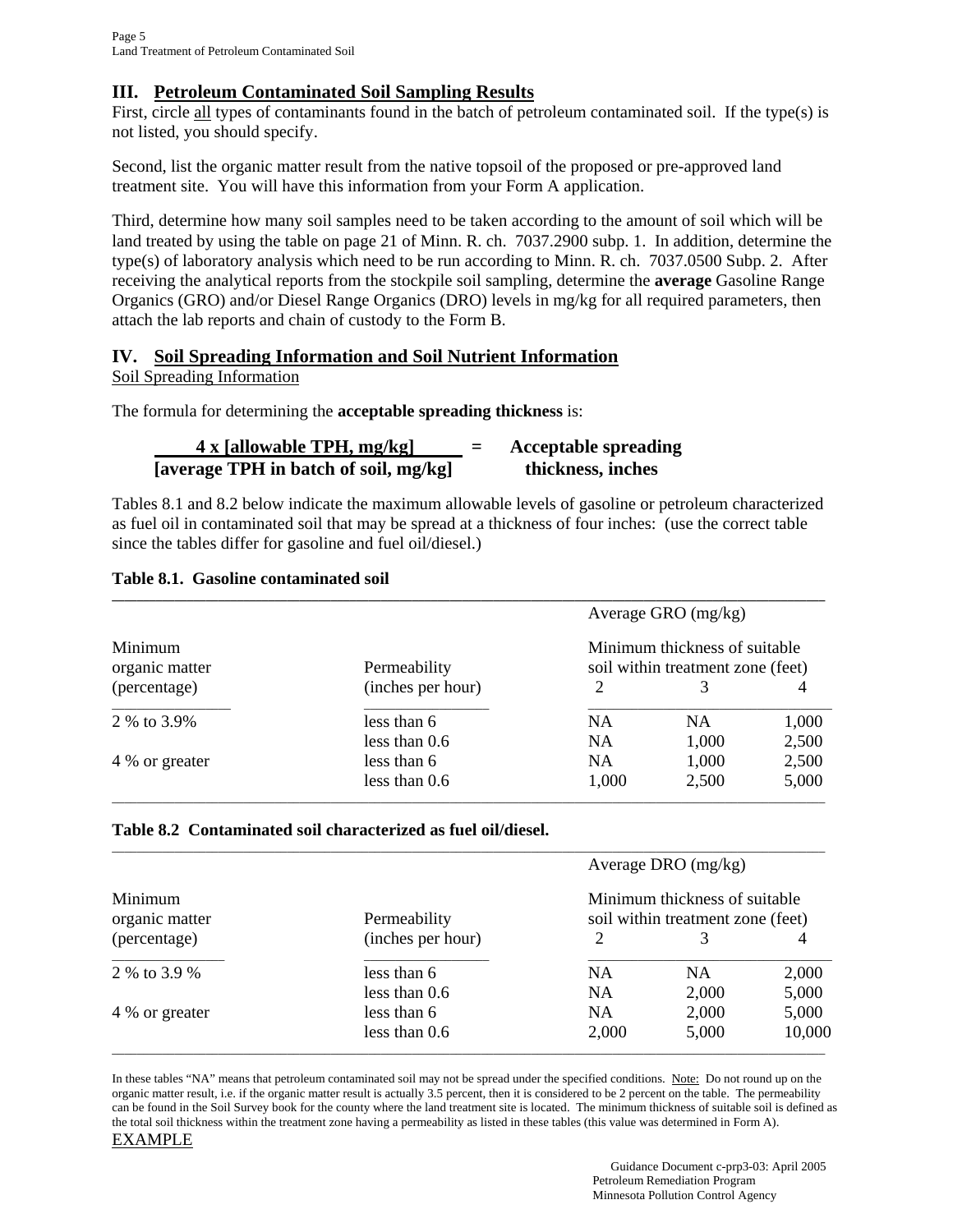Petroleum contaminated soil data: Type of contaminant: gasoline Average GRO: 4,000 mg/kg

Land treatment site data: Organic matter: 3 percent (rounded down to 2 percent) Permeability: less than 0.6 inches/hour Thickness of suitable soil within treatment zone: 4 feet or more

$$
\frac{4 \times [2,500 \text{ mg/kg}]}{4,000 \text{ mg/kg}} = 2.5 \text{ inches}
$$

\*\*Note: This formula is only needed when the average result for gasoline (GRO) or fuel oil/diesel (DRO) from the petroleum contaminated soil sample exceeds the allowable GRO or DRO value in the table.

The formula for determining the **land area required** is:

 $[Soil volume, cubic yards] x \nightharpoonup 0.00744 = \text{Acres required}$  **[spreading thickness, inches]** 

A. Give the proposed spreading thickness for the soil on the land treatment site.

B. Give the amount of land that will be used in acres.

## Soil Nutrient Information

An evaluation to determine the need for nitrogen and/or phosphorus addition must be done for soil with an average GRO or DRO concentration of **2,000 mg/kg or greater** (spread 4 inches thick). Note: This requirement also applies to petroleum loading levels that are equivalent to this level (i.e. 4,000 mg/kg GRO or DRO spread 2 inches thick).

#### Nitrogen (N) fertilizer evaluation:

- A. [avg. GRO or DRO, mg/kg] x [spreading thickness inches] x  $0.0128 =$  [ ] x [ ] x  $0.0128 =$
- B. [organic matter in upper 8 inches, percent] x 50 = [ ] x 50 = \_\_\_\_\_\_\_\_\_
- C. [result from A] [result from B]  $=$  \_\_\_\_\_\_\_\_\_\_\_ minimum lbs. N per acre to add

Note 1: This amount can be reduced by 100 lbs. N per acre if the previous crop was alfalfa; 40 lbs. N per acres if the previous crop was soybeans, clover or other legume; or 1/3 lb. N per acre for each lb. N applied within last year.

Note 2: If the N application rate is determined to be less than 25 lbs. N per acre, then N need not be applied.

Note 3: Maximum allowable N application rates and other information are provided in pt. 7037.3600.

D. Proposed Nitrogen application rate:  $\qquad \qquad$  lbs. N per acre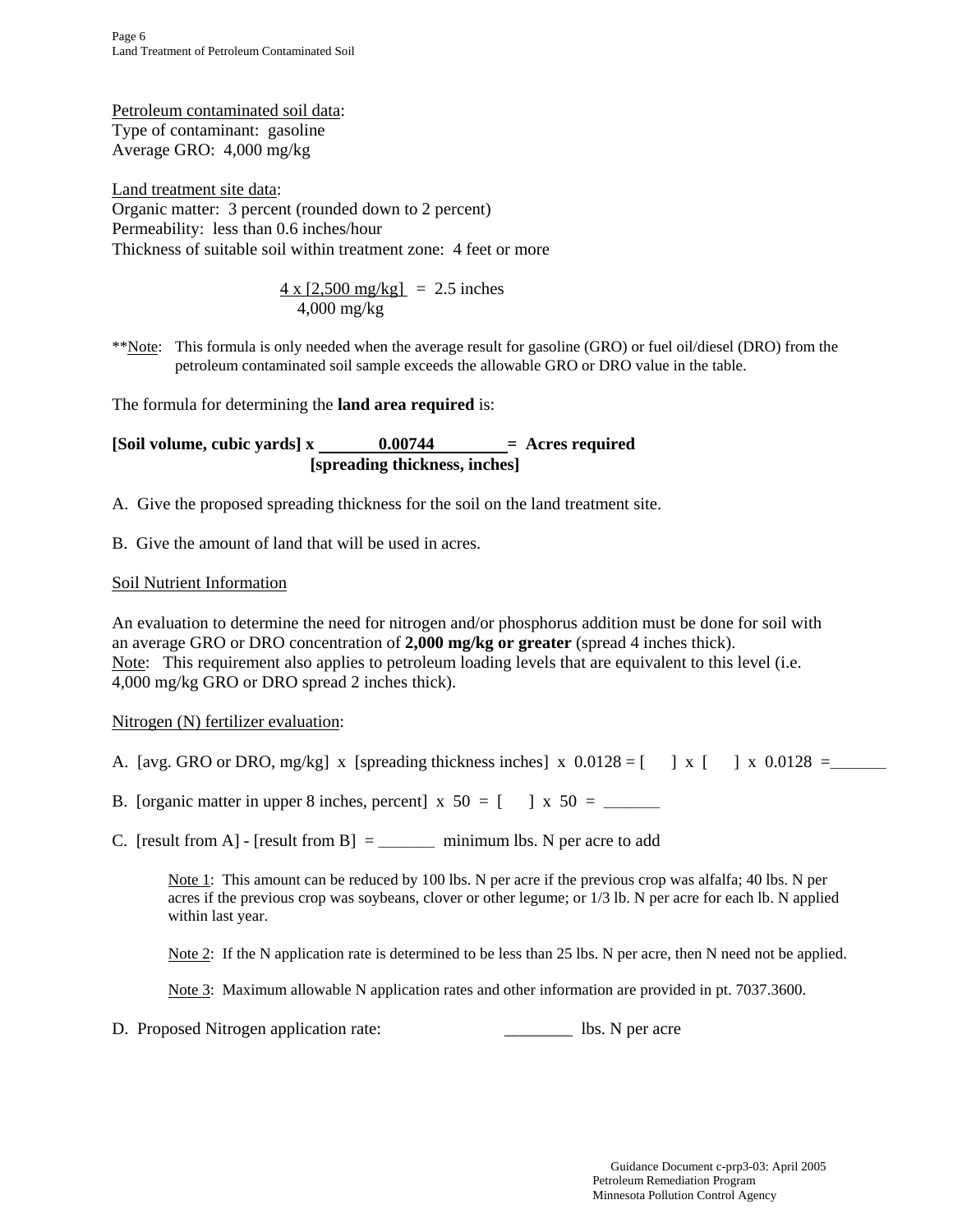#### Phosphorus (P) fertilizer evaluation:

A. [avg. GRO or DRO mg/kg] x [spreading thickness inches] x  $0.0027 = 1 \times 1 \times 0.0027 = 0$ 

B. [P concentration in native soil, ppm]  $x \ 2 = [ \ \ ] \ x \ 2 =$ 

C. [result from A] - [result from B]  $=$  minimum lbs. P per acre to add

Note 1: If the P concentration in the native soil has not been tested within the previous three years a default value of five ppm shall be used for the calculation in B above.

Note 2: The amount of P to apply can be reduced by  $1/2$  lb. P per acre for each lb. applied within the previous three years.

Note 3: If the P application rate is determined to be less than 10 lbs. P per acre, than P need not be applied.

Note 4: Maximum allowable P application rates and other information are provided in pt. 7037.3600.

D. Proposed P application rate: \_\_\_\_\_\_\_\_\_\_\_\_\_ lbs. P per acre

\*\*Note: If the values in D differ from the values in C, describe on Form B the factors that resulted in the difference.

#### **V. Site Map and Supporting Information**

Attach all of the required information, such as site map, copies of laboratory reports and chain of custody forms for contaminated soil, and native soil nutrient results for phosphorus (if conducted) with the Form B. If this information is not included with the Form B, the information will be requested and there will be a delay in the processing of the application.

#### **VI. Local Government Notification Information**

Attach copies of notifications and approvals which were secured for Form A unless local government has advised the MPCA in writing that they wish to review and approve each Form B application. In this event the applicant will need to supply with this Form B application written evidence that the county has been notified of the batch and county or township has approved of this specific batch. Refer to Form A for an explanation of local government notification information.

#### **VII. Applicant Signature**

The signatures of the landowner, site operator and generator must be on the Form B in order for it to be complete. The MPCA will not process the form unless all signatures are given.

#### **VIII. Local Officials Mailing Addresses**

Local officials mailing addresses must be given so that copies of the approval letters can be mailed to them.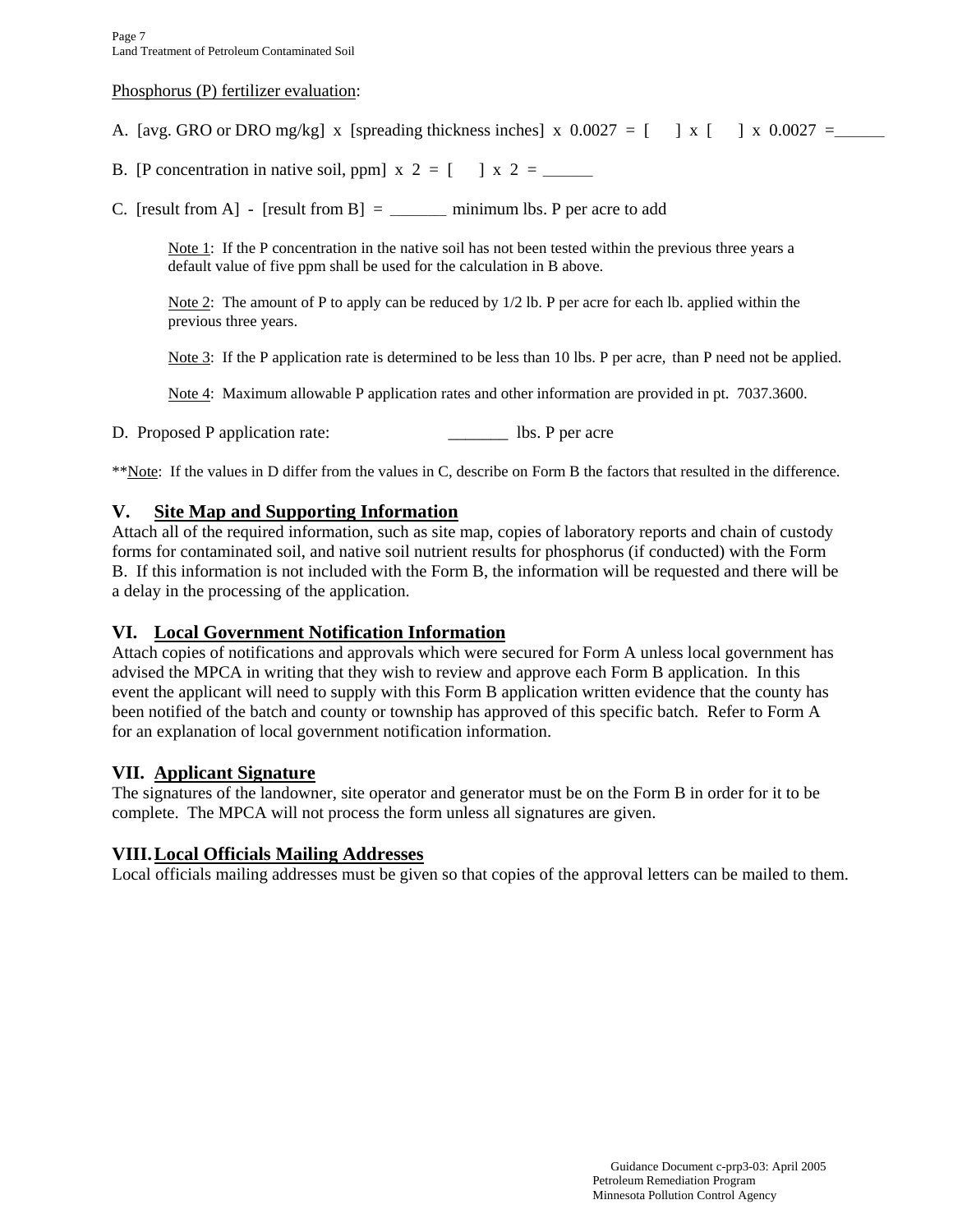## **Operational Requirements for Approved Land Treatment Sites**

- A. Dates and climatic conditions for soil spreading. Petroleum contaminated soil may be spread only when the surface soil is not frozen, is free of snow and ponded water, and is otherwise capable of being tilled. **Spreading must not occur after November 1 or before April 1.**
- B. Petroleum loading limitations. In no case may spreading thickness **exceed 4 inches** (or 540 cubic yards per acre; each inch of spreading thickness corresponds to 135 cubic yards of soil per acre if spread 4 inches thick).
- C. Petroleum contaminated soil limitation. No more than 1,500 cubic yards is allowed to be spread within a one quarter mile radius in a five year period of time.
- D. Prohibition of mixing or repeated use. Petroleum contaminated soil originating from separate releases must not be combined or spread on the same plot. Plots within a pre-approved land treatment site previously used for land treatment of petroleum contaminated soil may *NOT* receive repeat applications of petroleum contaminated soil.

 Individual plots within a pre-approved site must be separated by a minimum of **2 feet** to prevent mixing of separate batches of spread soil.

- E. Maintenance of border marking. Border markings established at the land treatment site must remain in place during spreading of the contaminated soil and until all follow-up monitoring requirements are fulfilled.
- F. Removal of large rocks and debris. Rocks larger than 4 inches in diameter and debris must be removed from petroleum contaminated soil prior to incorporation into the native soil. Debris includes pieces of plastic, bricks, metal, wood, etc.
- G. Spreading and incorporation of petroleum contaminated soil. Petroleum contaminated soil must be spread uniformly. Petroleum contaminated soil must be incorporated into the upper 4 to 6 inches of native soil as soon as feasible but no later than 48 hours after spreading. In order to minimize soil moisture loss and volatile loss of the petroleum contaminants, initial incorporation must be conducted only to the degree that most soil clods are broken up and petroleum contaminated soil and native soil mixing occurs. For most land treatment applications, one or two passes with a tillage implement will result in adequate incorporation during a single tillage cycle.
- H. Tillage. Unless the plot has been seeded to a crop, tillage of the soil following the initial incorporation must be done in monthly cycles, excluding the period from November 1 to April 1, until all soil monitoring samples are **less than 10 mg/kg GRO and/or DRO** or until a **minimum of four tillage cycles** have been done, whichever is first. Tillage of the soil must be delayed until the soil moisture is increased if the soil lacks moisture such that tillage would cause wind erosion or decreased microbial activity.
- I. Cropping. Following the initial incorporation of petroleum contaminated soil into the native soil, the plot may be seeded to a crop. No root crops or crops for direct human consumption may be grown during the period of time when soil monitoring is performed. If seeding is delayed, the tillage schedule given above must be followed until seeding can be done.